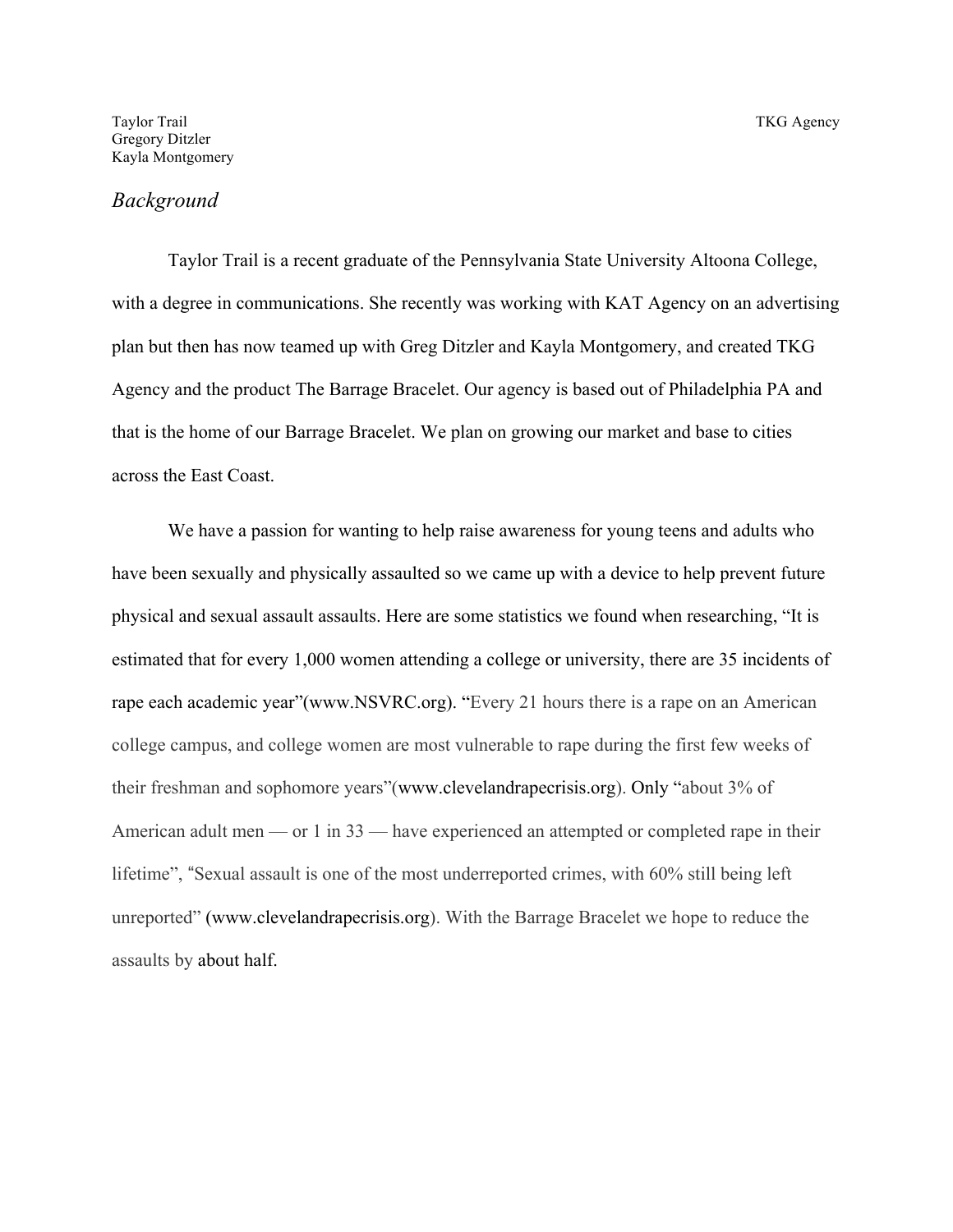### *The Product*

TKG Agency has developed a PR plan for the Barrage Bracelet. A bracelet that is a fashionable bracelet made for women but men are also able to purchase it. It will be available in a variety of different styles and sizes so that it appeals to a wide range of people. Through it looks like a regular bracelet, this particular bracelet is actually a disguised electroshock weapon that can be activated at a moment's notice. It's also extremely easy to use. When the bracelet wearer feels they are about to walk into a dangerous situation (alone at night, in the city, in a dark stairwell etc.), they must simply turn off the bracelet safety switch. Then, if a dangerous encounter arises, with a simple push of a button, the bracelet omits electroshock waves to ward off an attacker of any kind. The bracelet is designed for a year round use and is small enough to be convenient for everyday wear. Not only does the bracelet emit electro shock waves, but after the button is pushed, it sends a call to the local police station. A GPS is also installed in the bracelet so that the police department can locate the person wearing the bracelet immediately in an emergency.

# *The Situation*

TKG Agency is developing a public relations campaign for the Barrage Bracelet. The goal is to implement ways to get the product out there to the public so that teens and adults know about the bracelet and would be inclined to purchase it. Since this is a new product there is low consumer awareness. We are trying to persuade our investors, the TASER Company, to invest in our product. Our organization is conducting a specific one-time project to launch a new product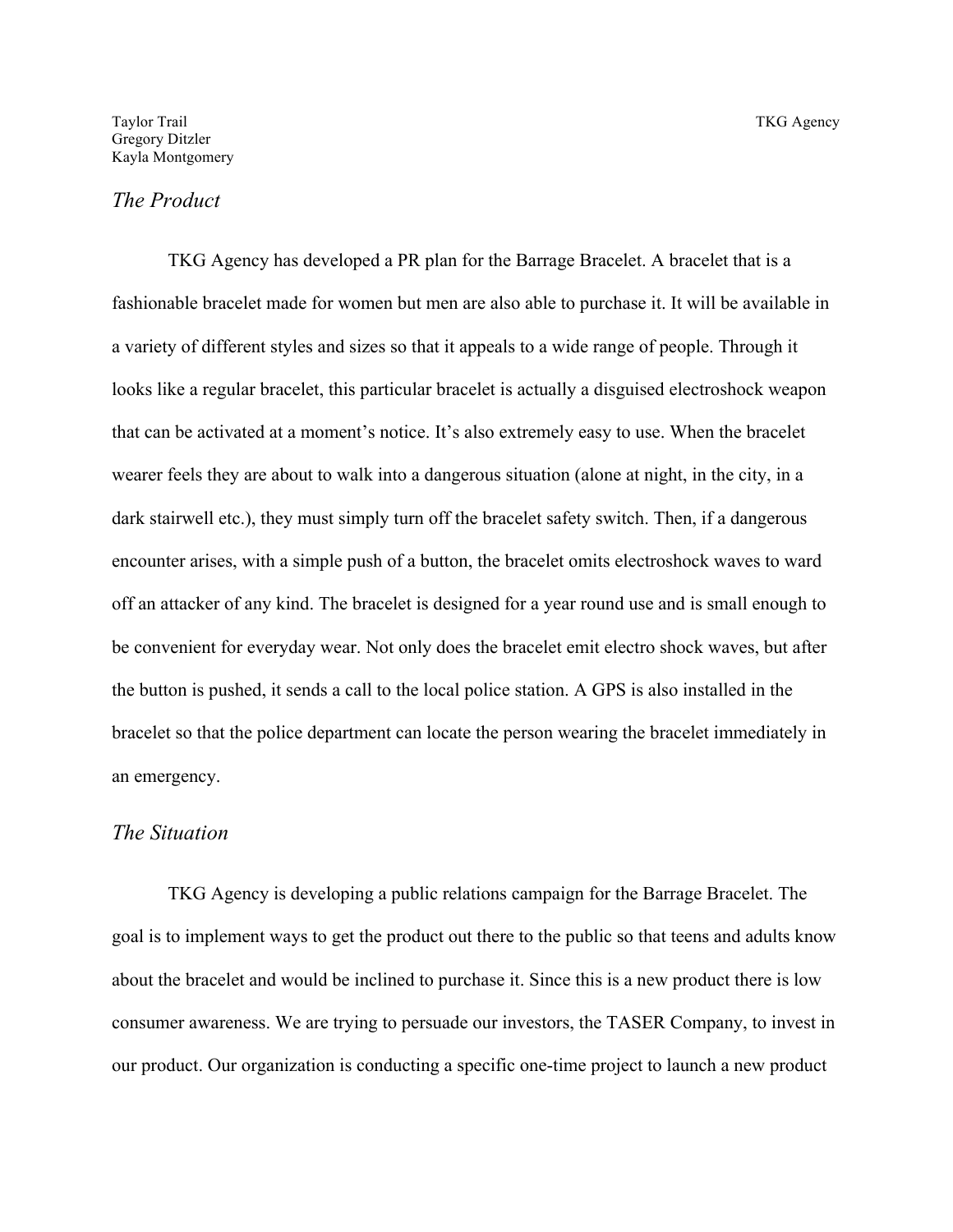of service. TKG Agency wants to help reduce the amount of assaults on campuses as well as in the community, and we want parents and teens to feel safe.

#### *Research*

First, we surveyed 50 random high school students, 25 seniors and 25 juniors, and asked them what are their concerns were about attending college and how safe they would feel. By evaluating students who were just about to go off to college we hoped to learn what their concerns were and to apply what the bracelet can do for them to alleviate their concerns and emphasis those in our campaign so we can draw a more diverse audience. We also had a qualitative focus group done where we have young adult ages 18-22 and we gave them a hypothetical situation and asked them if they think the Barrage Bracelet would be useful in helping them get away. As a secondary audience we wanted the parents perspective and so did a another focus group of the parents of the teens from our first focus group, we explained what the bracelet is and how it works and then we surveyed the parents on who would be inclined to purchase this for their daughter or son. From a young man's perspective we also got a random selection of emails and sent out a survey to see how they felt about the bracelet, and if they would purchase it for themselves, their girlfriend, or sister.

#### *Objectives*

Informational

- To reduce the crimes against college students by 50% and
- To create overall awareness by increasing sales of the Barrage Bracelet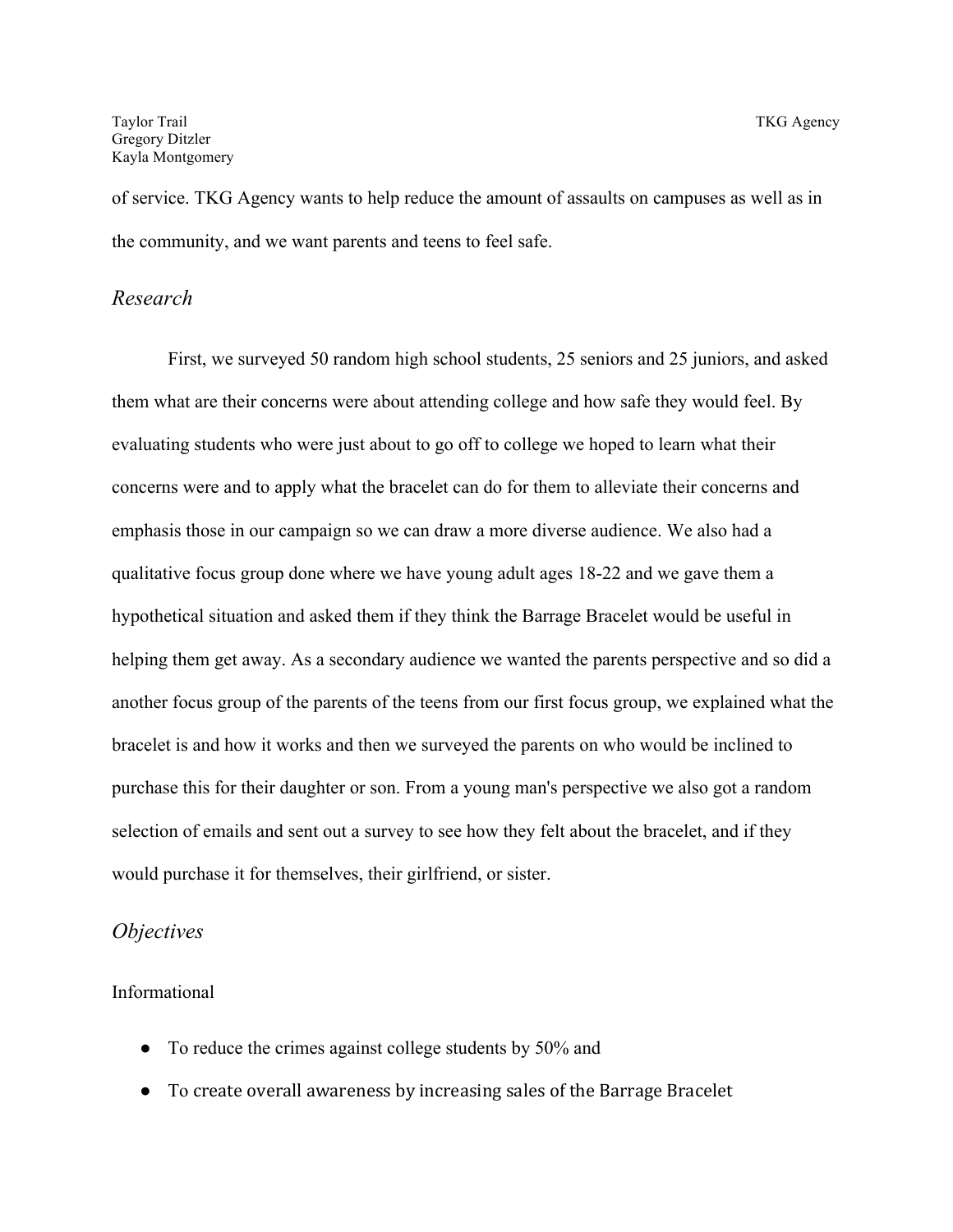#### **Motivational**

• Personalization of the product- different bracelets you can make online so the person enjoys wearing them, fashion statement but disguised as a weapon

#### *Audience*

Although we are aiming towards college students we do not want to limit ourselves to just young woman. Ethnicity does not matter, although the household income we are aiming towards is \$50,000-\$100,000.

*Primary Audience*: Young women and teens ages 18-22 years old

*Secondary Audience:* Parents/ or Guardians of the college students, young men ages 18-23, and well-established universities such as Penn State Altoona.

#### *Strategy*

Our overall strategy is to promote the Barrage Bracelet and to increase the market share. By having exclusive deals with Dicks Sporting Goods, Target, Sears, Nordstrom, Macy's, and Models our strategy is to have the bracelet available to a wide audience and make it as easy accessible to purchase as possible. By having deals with department stores we are hoping people would be more inclined to purchase since these stores are well known. Since we are pitching to college students we want to be involved with well-established Universities, we are partnering with C&K Agency for a 2-year lease to have a promotional debut at Penn State Altoona's freshman orientation. By having an orientation on PSU Altoona campus this directly this hits directly to our targeted audience, this also gives us a foot in the door to be able to directly speak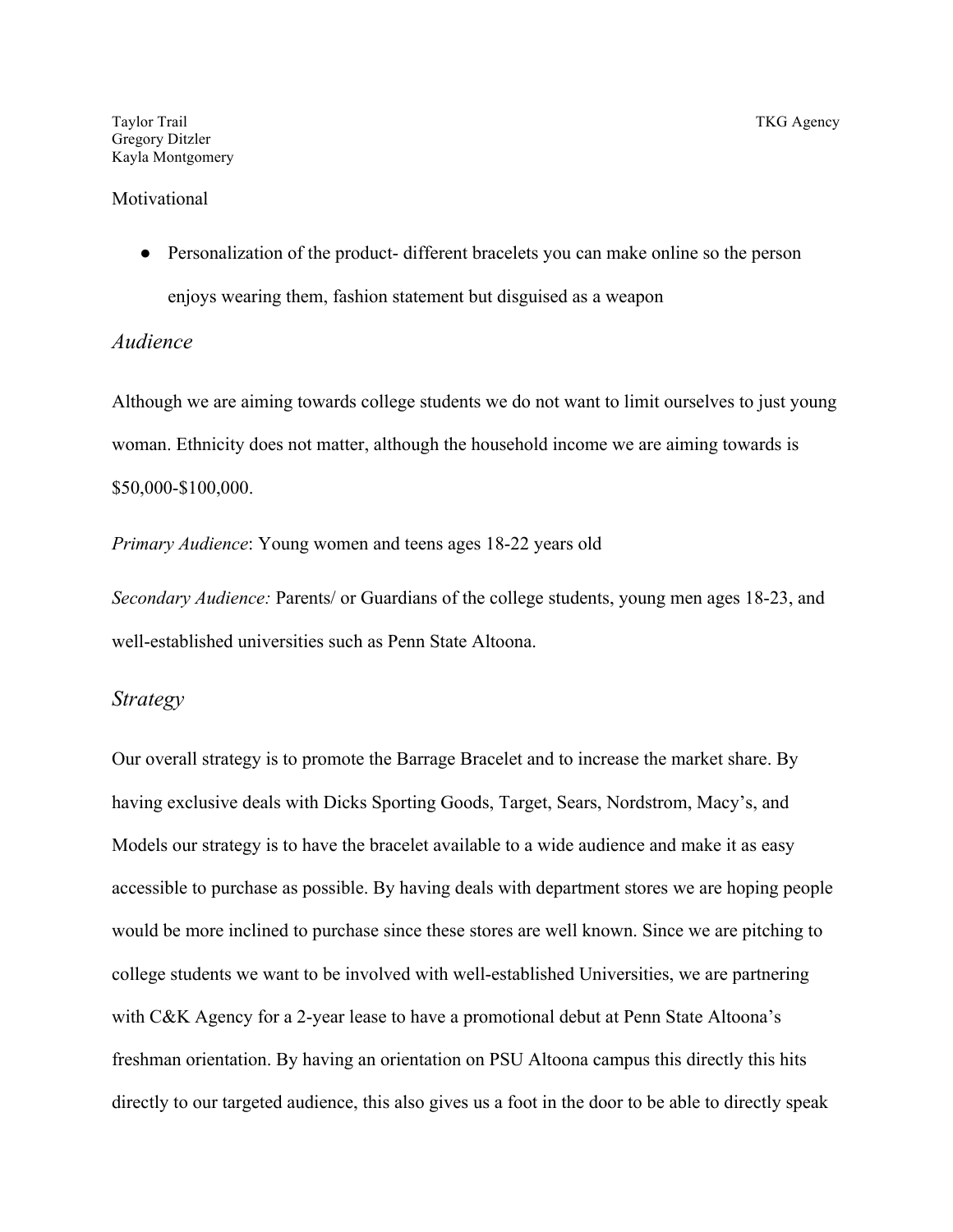with our primary targeted audience. This also will give us a chance to interact with the parents, and college men to reach our secondary audience and people from different ethnicities and regions. We hope by partnering and with department stores and universities that our brand name will become well known.

## *Tactics*

TKG Advertising is aware that young college students primarily use social media and so by having our Bracelet set up on these sites we hope to draw in a large audience. We will also have standard advertising in print medias for our secondary audience. We plan to use our hash tag #SafteyInAClick so students can connect and also the use Instagram to post photos of them supporting and wearing the bracelet in the different styles it comes in. We also want to promote our website to that people can go on learn about the bracelet, video tutorials, and be able to design your own personal bracelet to purchase, free shipping is included with a purchase of \$30 dollars or more. With our bracelets being sold in department stores we want to have them be at a low cost so that they are tangible, our prices range from \$25-65\$ depending on how you design your bracelet.

#### Advertising

● Radio, Television, Billboard, Newspaper, and Magazine Ads

### Social Media

- Facebook Twitter, Instagram, and Pinterest
- www.barragebracelet.com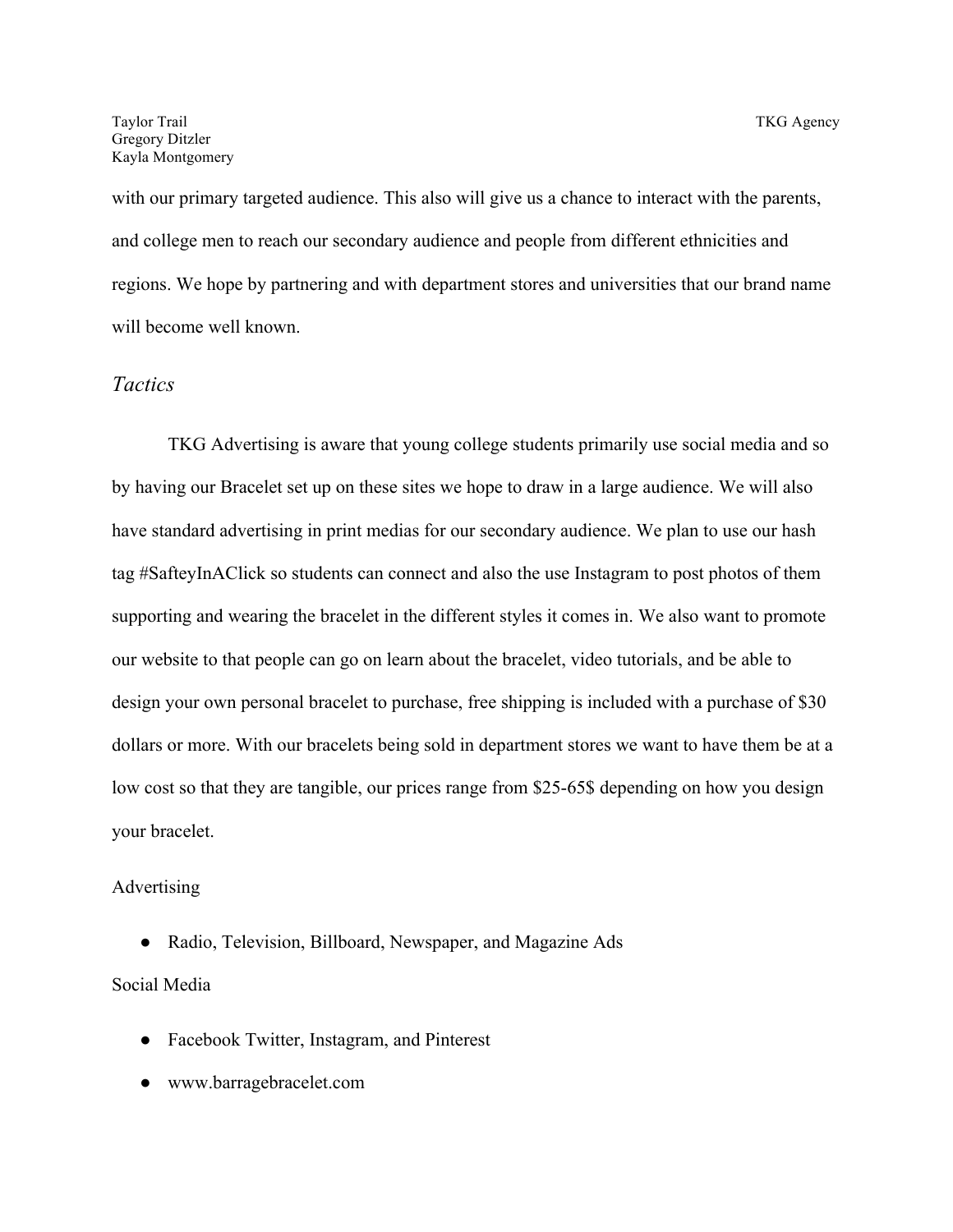#### Events

- Promotional symposiums at colleges and universities throughout the academic calendar as well as at local department stores where booths will be set up for informational uses of the bracelet, also in local high schools around the Philadelphia area that have people come in and do informational seminars
	- Hire educational speakers to work these events
- Self defense classes offered at the college of Penn State Altoona, as well as in Dicks Sporting goods, and Sears in rooms set up
- Lady Gaga posting a video conference to speak on behalf of the Bracelet that will be posted on all social media platforms

We believe that our campaign should have a spokes person that has gone through the same trauma we are trying to prevent. We have chosen Lady Gaga because when she was 19 years old when she was a victim of sexual assault. We believe she can speak to our primary audience. She wrote a song about her tainted life experience so for a short time with the purchase of a Barrage Bracelet teens also get a free download of Lady Gaga *Swine* song off ITunes or Google play.

#### *Strategy 2*

Although TKG Agency believes that the Barrage Bracelet can be useful to anyone, we also believe that women should know how to defend themselves so we are offering educational seminars held on campus.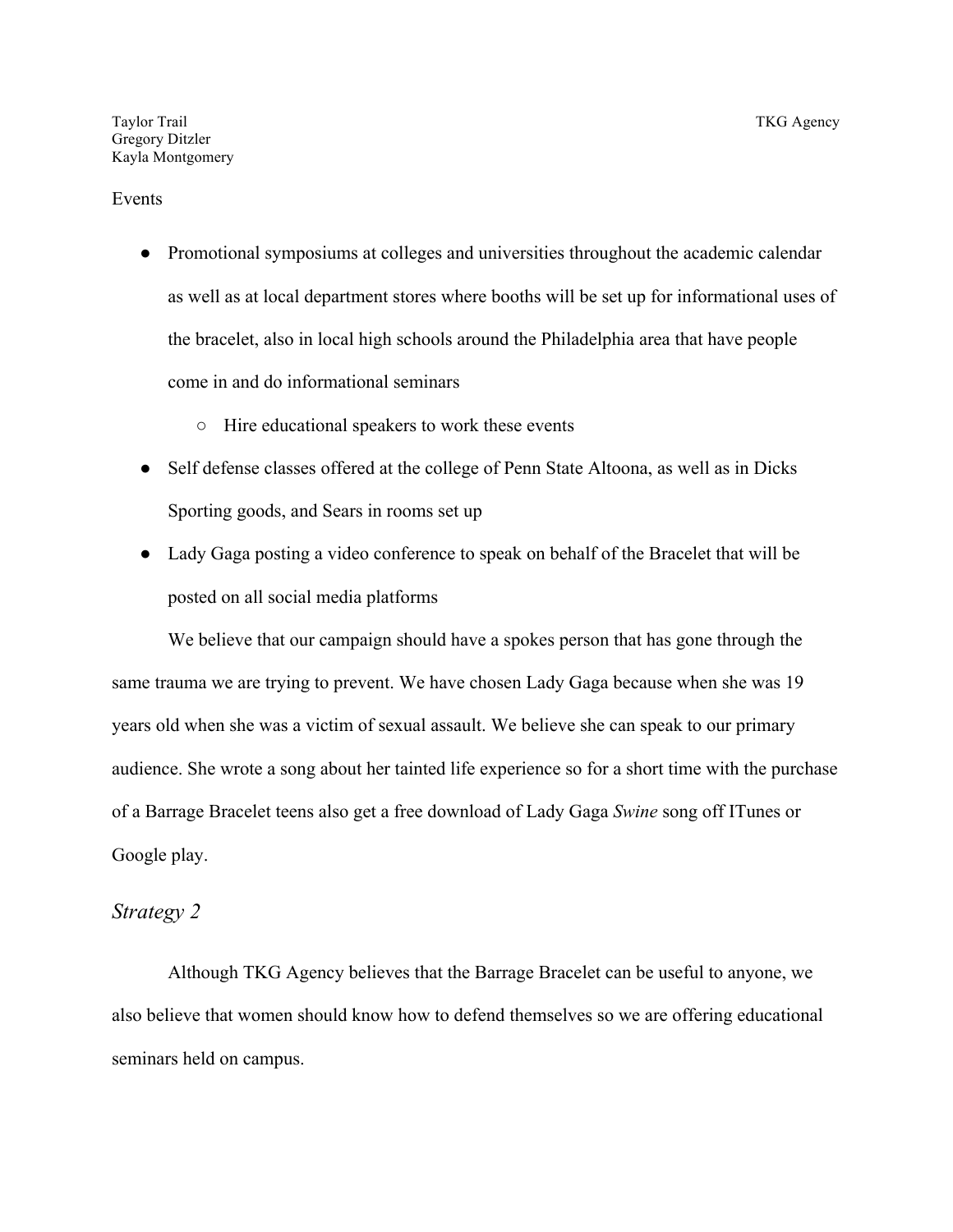### *Tactics*

- Hire a self defense instructors to come to PSU Altoona campus to teach basic self defense tactics to the female student body, and eventually the college men and staff
- Situational Awareness Programs- that teach students how to handle uncomfortable, unsafe situations and how not to get themselves in a situation like that

## *Future Strategies and Tactics*

TKG Agency is confident that our Barrage Bracelet will become popular and useful, so we have developed a five-year strategic plan.

- Audience:
	- Primary: Men in college and police enforcement
	- Secondary: expand the demographic to ages 25-50
- Tactics- Facts figures and what the bracelet has done and what it can do for law enforcement and the older demographic. The spokesperson will be changed to a wellknown person in law enforcement to be more adapted to our audiences and how they should receive the message.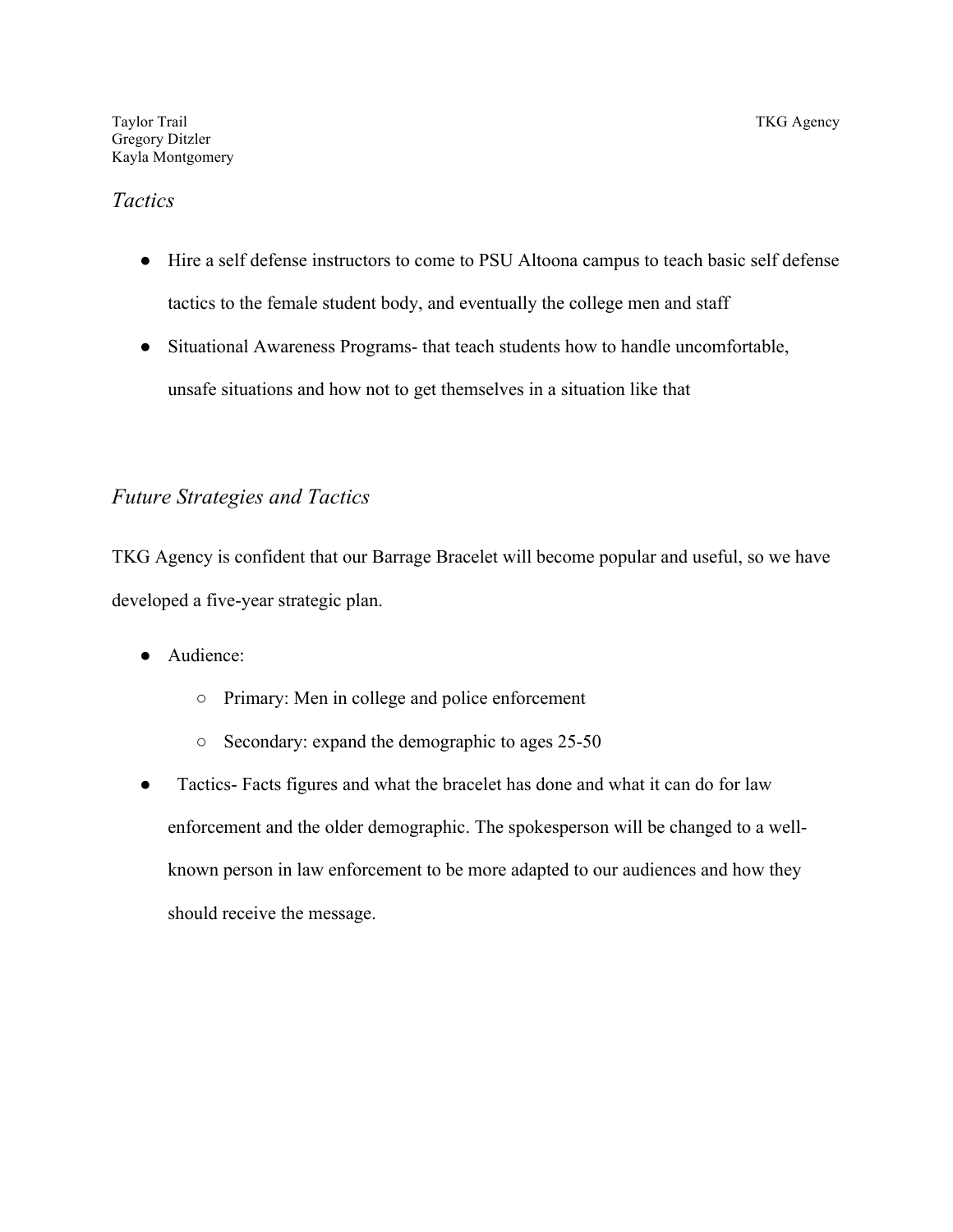Taylor Trail Taylor Trail TKG Agency Gregory Ditzler Kayla Montgomery

## *Calendar/ Timetable*



# *Budget*

TKG's initiative budget includes the following expenses…

| <b>Advertising</b>         | \$\$                                                  | Ads       | \$\$        |
|----------------------------|-------------------------------------------------------|-----------|-------------|
| Self Defense<br>Instructor | \$21.50/hr<br>Times 3 hour sessions<br>at 50 sessions | Radio     | \$11,500.00 |
| Spokesperson: Lady<br>Gaga | \$50,000                                              | Newspaper | \$9,576.00  |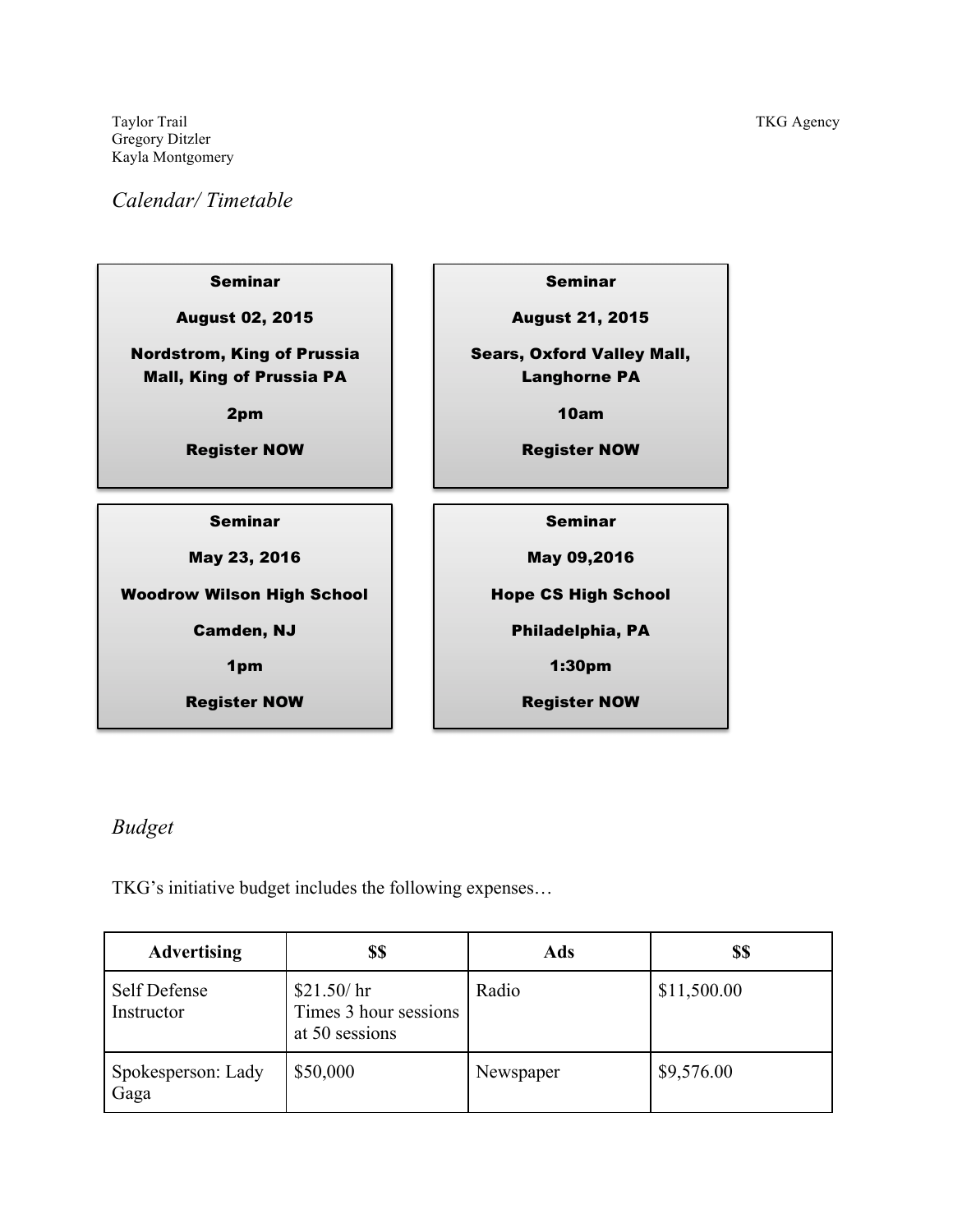Taylor Trail Taylor Trail TKG Agency Gregory Ditzler Kayla Montgomery

| Giveaways:         |              | Billboard        | \$7,000                     |
|--------------------|--------------|------------------|-----------------------------|
| <b>Travel Mugs</b> | 250 @ \$4.39 | Television       | \$30,000 for 90 sec.        |
| Pens w/ light      | 300 @ \$.97  | <b>Brochures</b> | 1,000 for total<br>\$311.99 |
| <b>Backpacks</b>   | 250 @ \$1.70 |                  |                             |
| Total:             | \$52,888.50  | <b>Total:</b>    | \$428,453.99                |

Grand Total: \$481,342.49

TKG Agency Salary:

Taylor: 15%.... \$15,000

Kayla: 10%...\$10,000

Greg: 10%...\$10,000

## *Evaluation*

To measure the yearly success of the Barrage Bracelet TKG Agency has collected data from various department stores to see the number of bracelets sold. We also checked to see how many followers we had on Twitter, Facebook, Instagram, and Pinterest. We checked to see how many products and bracelets were sold on our online store as well as Penn State Altoona's freshmen orientation day. TKG Agency also had web-based surveys sent out to people whose information we collected when holding informational seminars and self defense classes throughout the year. The pulmonary sales numbers exceeded our expectations and so did the web-based surveys that were sent out. The feedback we had received from the surveys was that